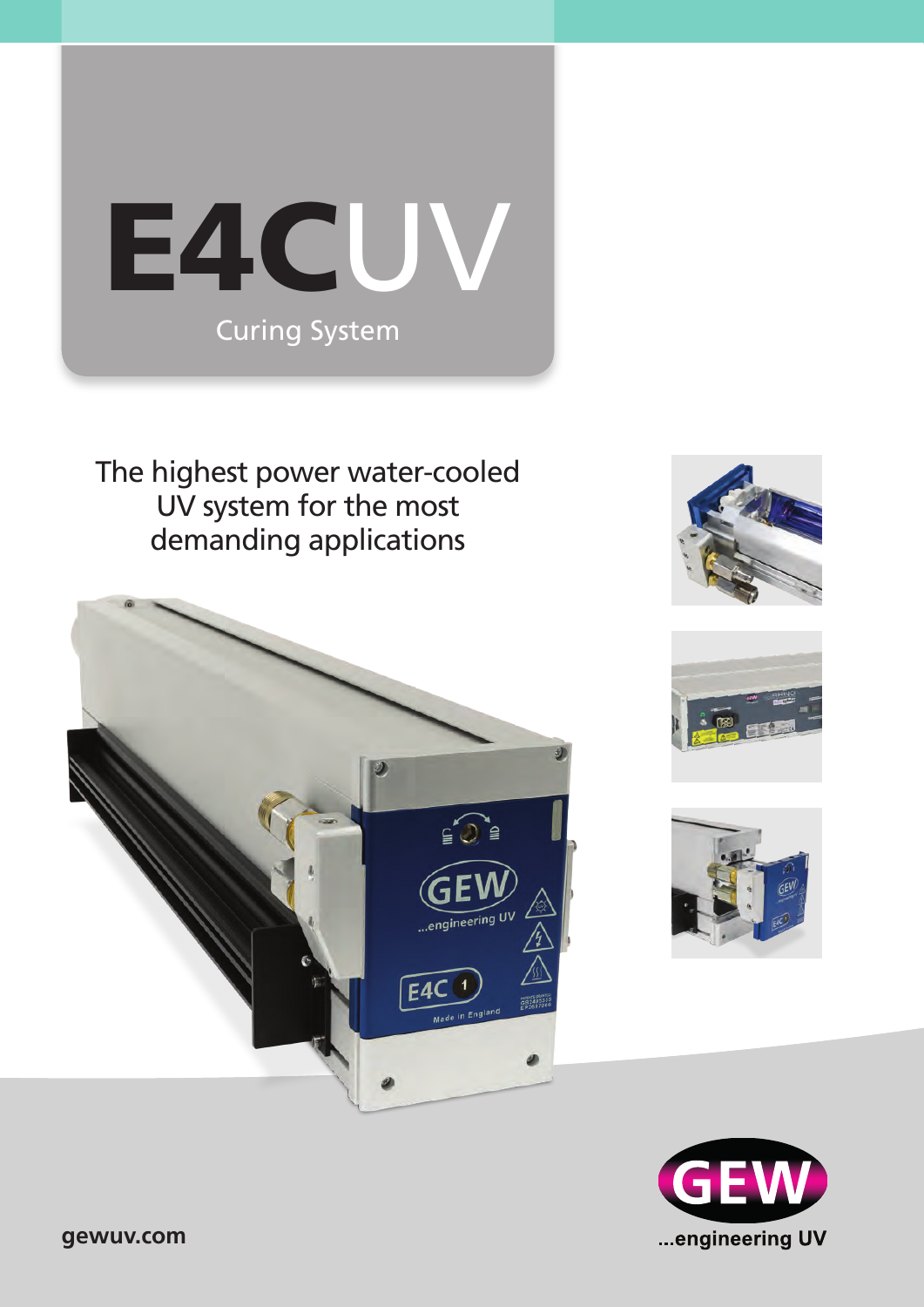# **E4C UV Lamphead**



- **A**
- **B**
- **C**
- **D**
- **E**

# Lowest maintenance

- **•** Engineered for fast, easy lamp changes
- **•** All replaceable components are plug-and-play for easy maintenance
- **•** Reflectors can be cleaned and fully replaced without breaking water seals
- **•** Reflector mechanisms and seals tested to millions of operations to ensure reliability
- **•** Water-cooling reduces installed air extraction requirements

# **GEW E4C UV curing**

- **•** Highest power available from the GEW range, to support the most demanding UV curing applications in the market
- **•** Compact 'E2C' profile to fit the widest range of machines
- **•** Versatile, controllable and safe for the widest range of heat-sensitive materials
- **•** Quiet operation with minimal air requirements
- **•** Optically tuned reflectors maximise curing power
- **•** Integrated flow switch ensures water flow at all times
- **•** Water-cooled reflectors support highest UV power whilst limiting heat transfer to substrate
- **•** LED-ready: hybrid lamp casing can house either LED or arc lamp cassettes
- **•** Retrofittable on all E2C installations

### Specification

| Max electrical power                  | 220W/cm                   |
|---------------------------------------|---------------------------|
| Spectrum                              | Mercury**                 |
| Irradiance at focal point             | 10.7W / $cm^{2*}$         |
| Typical dose @ 100m / min             | $220$ ml/cm <sup>2*</sup> |
| Maximum length                        | 170 <sub>cm</sub>         |
| Standard cross section                | 110mm W x 190mm H         |
| Cooling                               | Air & Water               |
| Standard max<br>operating temperature | 40°C (104°F)              |
| Standard max humidity                 | Non-condensing            |

\*Measured under standard GEW lab conditions with a standard lamphead configuration. \*\* Lamp variants available on request.





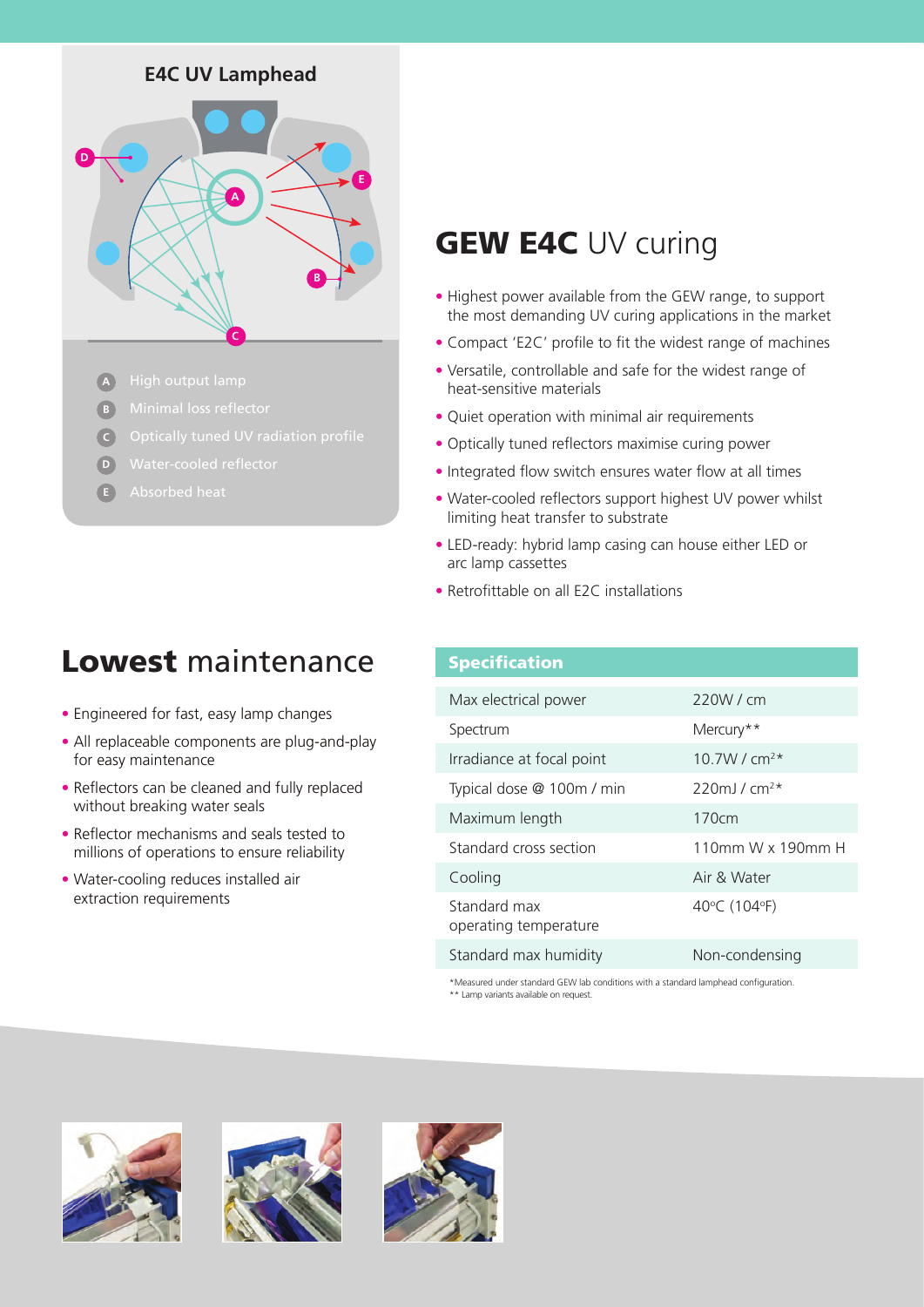# **System** benefits

### **Highest power**

- High powered, standard profile lamp for Low Migration applications
- Supports the most demanding applications and fastest printing speeds
- Performs to the harshest cure test procedures

#### **Maximum machine productivity**

- Fast start lamp technology
- System proactively avoids unplanned downtime
- Consistent, high-speed curing
- Quick to install

#### **Available with multi-point UV monitoring**

- Attain 100% UV inspection for every batch
- Improve compliance to European food contact packaging regulations
- Easily see when UV lamps reach end of life





## **Available with inert atmosphere curing**

- Enables production of silicone release liners and food packaging
- Process consistency assured with embedded precision oxygen level control
- Fully engineered solutions designed to suit your specific application



#### **LED-ready**

• Upgrade easily to UV LED curing in future by using the same RHINO ArcLED hybrid power supply

#### **Retrofittable**

- Compact design allows fitting to the widest range of machines
- Retrofittable on all E2C installations

#### **5-year warranty**

• Safeguards against unplanned maintenance costs

#### **Options**

- Doped lamps (Fe, Ga)
- Customisation to suit specialist applications
- Inert atmosphere curing
- Multi-point UV monitoring